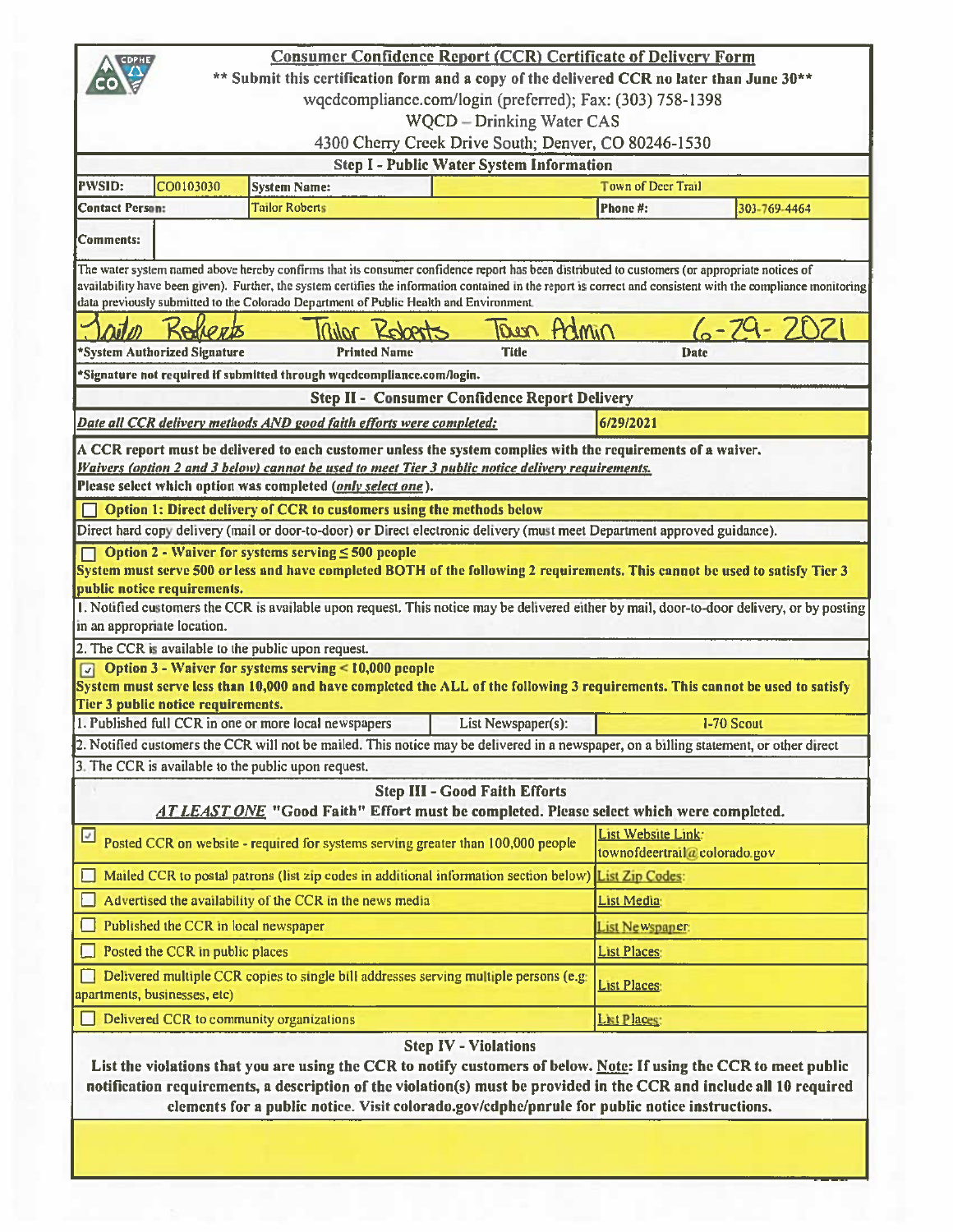### *Public Water System ID:* CO0103030

#### **Esta es información importante. Si no la pueden leer, necesitan que alguien se la traduzca.**

We are pleased to present to you this year's water quality report. Our constant goal is to provide you with a safe and dependable supply of drinking water. Please contact CANDICE REED at 303-769-4464 with any questions or for public participation opportunities that may affect water quality.

### **General Information**

All drinking water, including bottled water, may reasonably be expected to contain at least small amounts of some contaminants. The presence of contaminants does not necessarily indicate that the water poses a health risk. More information about contaminants and potential health effects can be obtained by calling the Environmental Protection Agency's Safe Drinking Water Hotline (1-800-426-4791) or by visiting [epa.gov/ground-water-and-drinking-water.](https://www.epa.gov/ground-water-and-drinking-water)

Some people may be more vulnerable to contaminants in drinking water than the general population. Immunocompromised persons such as persons with cancer undergoing chemotherapy, persons who have undergone organ transplants, people with HIV-AIDS or other immune system disorders, some elderly, and infants can be particularly at risk of infections. These people should seek advice about drinking water from their health care providers. For more information about contaminants and potential health effects, or to receive a copy of the U.S. Environmental Protection Agency (EPA) and the U.S. Centers for Disease Control (CDC) guidelines on appropriate means to lessen the risk of infection by Cryptosporidium and microbiological contaminants call the EPA Safe Drinking Water Hotline at (1-800-426-4791).

The sources of drinking water (both tap water and bottled water) include rivers, lakes, streams, ponds, reservoirs, springs, and wells. As water travels over the surface of the land or through the ground, it dissolves naturally occurring minerals and, in some cases, radioactive material, and can pick up substances resulting from the presence of animals or from human activity. Contaminants that may be present in source water include:

**•Microbial contaminants:** viruses and bacteria that may come from sewage treatment plants, septic systems, agricultural livestock operations, and wildlife.

**•Inorganic contaminants:** salts and metals, which can be naturallyoccurring or result from urban storm water runoff, industrial or domestic wastewater discharges, oil and gas production, mining, or farming.

•**Pesticides and herbicides:** may come from a variety of sources, such as agriculture, urban storm water runoff, and residential uses. **•Radioactive contaminants:** can be naturally occurring or be the result of oil and gas production and mining activities.

**•Organic chemical contaminants:** including synthetic and volatile organic chemicals, which are byproducts of industrial processes and petroleum production, and also may come from gas stations, urban storm water runoff, and septic systems.

In order to ensure that tap water is safe to drink, the Colorado Department of Public Health and Environment prescribes regulations limiting the amount of certain contaminants in water provided by public water systems. The Food and Drug Administration regulations establish limits for contaminants in bottled water that must provide the same protection for public health.

### **Lead in Drinking Water**

If present, elevated levels of lead can cause serious health problems (especially for pregnant women and young children). It is possible that lead levels at your home may be higher than other homes in the community as a result of materials used in your home's plumbing. If you are concerned about lead in your water, you may wish to have your water tested. When your water has been sitting for several hours, you can minimize the potential for lead exposure by flushing your tap for 30 seconds to 2 minutes before using water for drinking or cooking. Additional information on lead in drinking water, testing methods, and steps you can take to minimize exposure is available from the Safe Drinking Water Hotline (1-800-426-4791) or at [epa.gov/safewater/lead.](http://www.epa.gov/safewater/lead) 

#### **Source Water Assessment and Protection (SWAP)**

The Colorado Department of Public Health and Environment may have provided us with a Source Water Assessment Report for our water supply. For general information or to obtain a copy of the report please visit [wqcdcompliance.com/ccr.](https://wqcdcompliance.com/ccr) The report is located under "Guidance: Source Water Assessment Reports". Search the table using 103030, DEER TRAIL TOWN OF, or by contacting CANDICE REED at 303-769-4464. The Source Water Assessment Report provides a screening-level evaluation of potential contamination that *could* occur. It *does not* mean that the contamination *has or will* occur. We can use this information to evaluate the need to improve our current water treatment capabilities and prepare for future contamination threats. This can help us ensure that quality finished water is delivered to your homes. In addition, the source water assessment results provide a starting point for developing a source water protection plan. Potential sources of contamination in our source water area are listed on the next page.

Please contact us to learn more about what you can do to help protect your drinking water sources, any questions about the Drinking Water Quality Report, to learn more about our system, or to attend scheduled public meetings. We want you, our valued customers, to be informed about the services we provide and the quality water we deliver to you every day.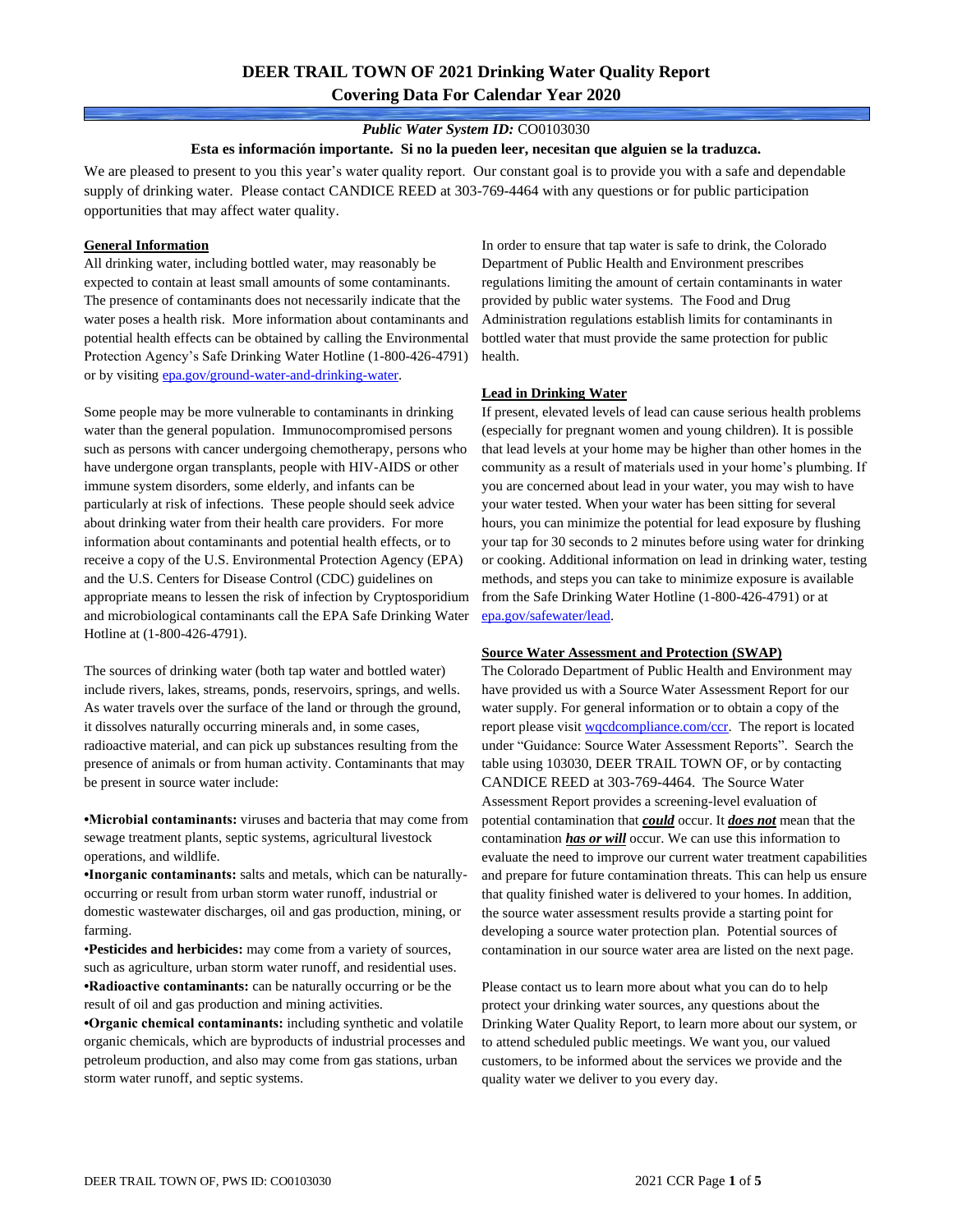# **Our Water Sources**

| <b>Sources (Water Type - Source Type)</b>                                                                       | <b>Potential Source(s) of Contamination</b>                                                                                                                                                                                                                                               |
|-----------------------------------------------------------------------------------------------------------------|-------------------------------------------------------------------------------------------------------------------------------------------------------------------------------------------------------------------------------------------------------------------------------------------|
| WEST WELL (Groundwater-Well)<br>NORTH WELL (Groundwater-Well)<br>HILL TOP WELL AKA EAST WELL (Groundwater-Well) | Permitted Wastewater Discharge Sites, Aboveground,<br>Underground and Leaking Storage Tank Sites, Other Facilities,<br>Commercial/Industrial/Transportation, High Intensity<br>Residential, Low Intensity Residential, Fallow, Small Grains,<br>Pasture / Hay, Septic Systems, Road Miles |

## **Terms and Abbreviations**

- **Maximum Contaminant Level (MCL)** − The highest level of a contaminant allowed in drinking water.
- **Treatment Technique (TT)** − A required process intended to reduce the level of a contaminant in drinking water.
- **Health-Based** − A violation of either a MCL or TT.
- **Non-Health-Based** − A violation that is not a MCL or TT.
- **Action Level (AL)** − The concentration of a contaminant which, if exceeded, triggers treatment and other regulatory requirements.
- **Maximum Residual Disinfectant Level (MRDL)** − The highest level of a disinfectant allowed in drinking water. There is convincing evidence that addition of a disinfectant is necessary for control of microbial contaminants.
- **Maximum Contaminant Level Goal (MCLG)** − The level of a contaminant in drinking water below which there is no known or expected risk to health. MCLGs allow for a margin of safety.
- **Maximum Residual Disinfectant Level Goal (MRDLG)** − The level of a drinking water disinfectant, below which there is no known or expected risk to health. MRDLGs do not reflect the benefits of the use of disinfectants to control microbial contaminants.
- **Violation (No Abbreviation)** − Failure to meet a Colorado Primary Drinking Water Regulation.
- **Formal Enforcement Action (No Abbreviation)** − Escalated action taken by the State (due to the risk to public health, or number or severity of violations) to bring a non-compliant water system back into compliance.
- **Variance and Exemptions (V/E)** − Department permission not to meet a MCL or treatment technique under certain conditions.
- **Gross Alpha (No Abbreviation)** − Gross alpha particle activity compliance value. It includes radium-226, but excludes radon 222, and uranium.
- **Picocuries per liter (pCi/L)** Measure of the radioactivity in water.
- **Nephelometric Turbidity Unit (NTU)** − Measure of the clarity or cloudiness of water. Turbidity in excess of 5 NTU is just noticeable to the typical person.
- **Compliance Value (No Abbreviation)** Single or calculated value used to determine if regulatory contaminant level (e.g. MCL) is met. Examples of calculated values are the 90<sup>th</sup> Percentile, Running Annual Average (RAA) and Locational Running Annual Average (LRAA).
- **Average (x-bar)** − Typical value.
- **Range (R)**  $-$  Lowest value to the highest value.
- **Sample Size (n)** − Number or count of values (i.e. number of water samples collected).
- **Parts per million = Milligrams per liter (ppm = mg/L)** − One part per million corresponds to one minute in two years or a single penny in \$10,000.
- **Parts per billion = Micrograms per liter (ppb = ug/L)** − One part per billion corresponds to one minute in 2,000 years, or a single penny in \$10,000,000.
- **Not Applicable**  $(N/A)$  Does not apply or not available.
- **Level 1 Assessment** A study of the water system to identify potential problems and determine (if possible) why total coliform bacteria have been found in our water system.
- **Level 2 Assessment** A very detailed study of the water system to identify potential problems and determine (if possible) why an E. coli MCL violation has occurred and/or why total coliform bacteria have been found in our water system on multiple occasions.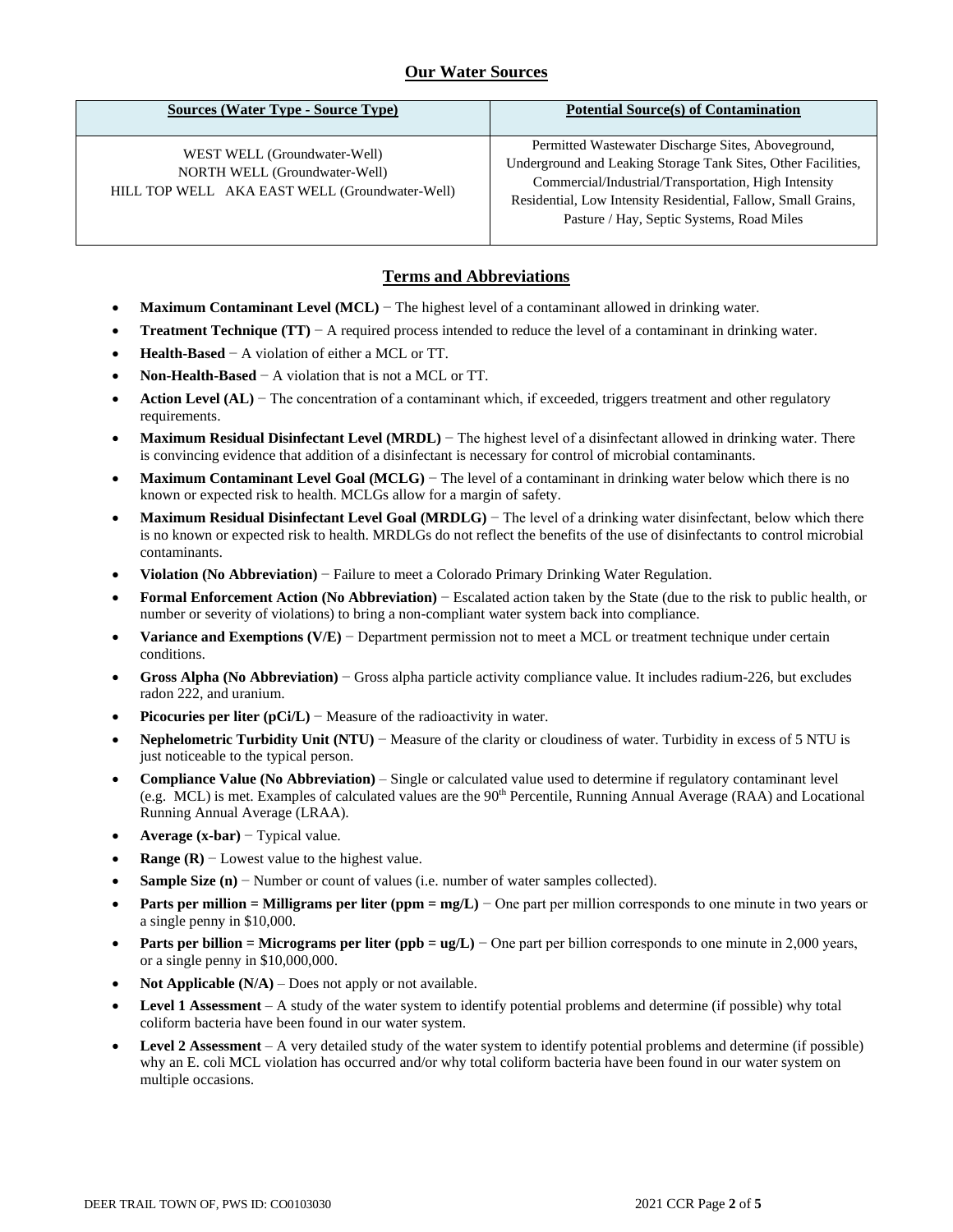## **Detected Contaminants**

DEER TRAIL TOWN OF routinely monitors for contaminants in your drinking water according to Federal and State laws. The following table(s) show all detections found in the period of January 1 to December 31, 2020 unless otherwise noted. The State of Colorado requires us to monitor for certain contaminants less than once per year because the concentrations of these contaminants are not expected to vary significantly from year to year, or the system is not considered vulnerable to this type of contamination. Therefore, some of our data, though representative, may be more than one year old. Violations and Formal Enforcement Actions, if any, are reported in the next section of this report.

**Note:** Only detected contaminants sampled within the last 5 years appear in this report. If no tables appear in this section then no contaminants were detected in the last round of monitoring.

| Disinfectants Sampled in the Distribution System<br><b>TT Requirement:</b> At least 95% of samples per period (month or quarter) must be at least 0.2 ppm $OR$<br>If sample size is less than 40 no more than 1 sample is below 0.2 ppm<br><b>Typical Sources:</b> Water additive used to control microbes |                    |                                                                     |                                                                                                                         |  |    |           |  |  |  |  |
|------------------------------------------------------------------------------------------------------------------------------------------------------------------------------------------------------------------------------------------------------------------------------------------------------------|--------------------|---------------------------------------------------------------------|-------------------------------------------------------------------------------------------------------------------------|--|----|-----------|--|--|--|--|
| <b>Disinfectant</b><br><b>Name</b>                                                                                                                                                                                                                                                                         | <b>Time Period</b> | <b>Results</b>                                                      | <b>MRDL</b><br><b>Number of Samples</b><br><b>Sample</b><br>TT<br><b>Size</b><br><b>Violation</b><br><b>Below Level</b> |  |    |           |  |  |  |  |
| Chlorine                                                                                                                                                                                                                                                                                                   | December, 2020     | Lowest period percentage of samples<br>meeting TT requirement: 100% |                                                                                                                         |  | No | $4.0$ ppm |  |  |  |  |

|                            | <b>Lead and Copper Sampled in the Distribution System</b> |                                       |                              |                           |                                      |                                              |                                                                  |                                                                               |  |  |  |  |  |
|----------------------------|-----------------------------------------------------------|---------------------------------------|------------------------------|---------------------------|--------------------------------------|----------------------------------------------|------------------------------------------------------------------|-------------------------------------------------------------------------------|--|--|--|--|--|
| Contaminant<br><b>Name</b> | <b>Time</b><br>Period                                     | 90 <sup>th</sup><br><b>Percentile</b> | <b>Sample</b><br><b>Size</b> | Unit of<br><b>Measure</b> | 90 <sup>th</sup><br>Percentile<br>AL | <b>Sample</b><br><b>Sites</b><br>Above<br>AL | 90 <sup>th</sup><br><b>Percentile</b><br>AL<br><b>Exceedance</b> | <b>Typical Sources</b>                                                        |  |  |  |  |  |
| Copper                     | 08/16/2020<br>to<br>09/15/2020                            | 0.08                                  | 10                           | ppm                       | 1.3                                  | $\theta$                                     | N <sub>o</sub>                                                   | Corrosion of<br>household plumbing<br>systems; Erosion of<br>natural deposits |  |  |  |  |  |

|                                        | Disinfection Byproducts Sampled in the Distribution System |         |                       |                              |                           |            |             |                                |                                             |  |  |  |
|----------------------------------------|------------------------------------------------------------|---------|-----------------------|------------------------------|---------------------------|------------|-------------|--------------------------------|---------------------------------------------|--|--|--|
| <b>Name</b>                            | Year                                                       | Average | Range<br>$Low - High$ | <b>Sample</b><br><b>Size</b> | Unit of<br><b>Measure</b> | <b>MCL</b> | <b>MCLG</b> | <b>MCL</b><br><b>Violation</b> | <b>Typical Sources</b>                      |  |  |  |
| Total<br>Haloacetic<br>Acids<br>(HAA5) | 2020                                                       | 6.85    | 5.8 to 8.3            | $\overline{4}$               | ppb                       | 60         | N/A         | N <sub>0</sub>                 | Byproduct of drinking<br>water disinfection |  |  |  |
| Total<br>Trihalome<br>thanes<br>(TTHM) | 2020                                                       | 36.2    | 29 to 49.2            | 4                            | ppb                       | 80         | N/A         | N <sub>o</sub>                 | Byproduct of drinking<br>water disinfection |  |  |  |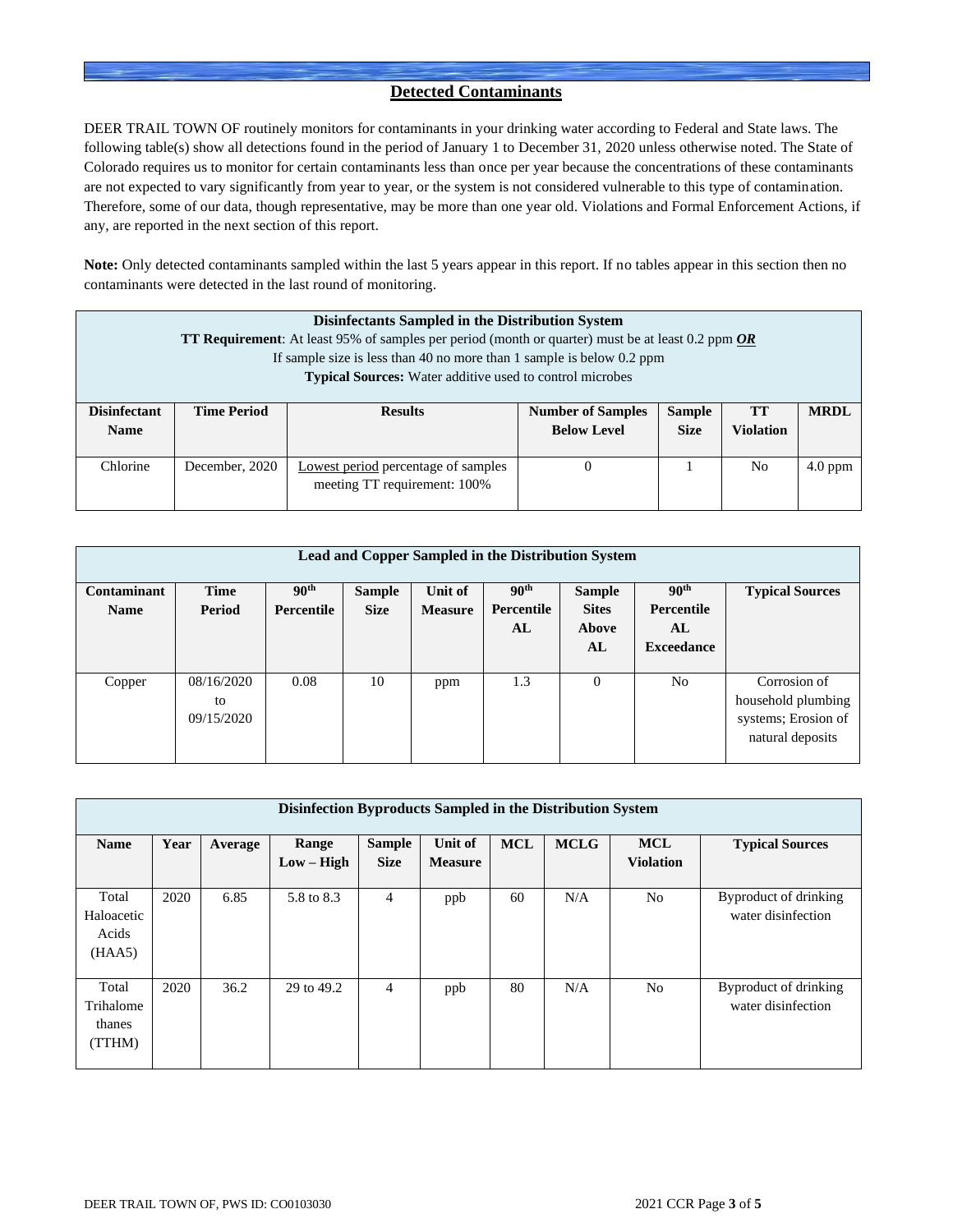| Radionuclides Sampled at the Entry Point to the Distribution System |      |         |                        |                              |                           |            |             |                                |                                |  |  |
|---------------------------------------------------------------------|------|---------|------------------------|------------------------------|---------------------------|------------|-------------|--------------------------------|--------------------------------|--|--|
| Contaminant<br><b>Name</b>                                          | Year | Average | Range                  | <b>Sample</b><br><b>Size</b> | Unit of<br><b>Measure</b> | <b>MCL</b> | <b>MCLG</b> | <b>MCL</b><br><b>Violation</b> | <b>Typical Sources</b>         |  |  |
|                                                                     |      |         | $Low - High$           |                              |                           |            |             |                                |                                |  |  |
| Gross Alpha                                                         | 2020 | 1.71    | $0.8 \text{ to } 2.63$ | 2                            | pCi/L                     | 15         | $\Omega$    | No                             | Erosion of<br>natural deposits |  |  |
| Combined<br>Radium                                                  | 2020 | 0.55    | $0.2 \text{ to } 0.9$  | 2                            | pCi/L                     | 5          | $\theta$    | No                             | Erosion of<br>natural deposits |  |  |
| Combined<br>Uranium                                                 | 2020 | 0.5     | $0$ to 1               | 2                            | ppb                       | 30         | $\Omega$    | No                             | Erosion of<br>natural deposits |  |  |

| Inorganic Contaminants Sampled at the Entry Point to the Distribution System |      |              |                       |                              |                           |                |                |                                |                                                                                                                                                                                                                                                             |  |  |
|------------------------------------------------------------------------------|------|--------------|-----------------------|------------------------------|---------------------------|----------------|----------------|--------------------------------|-------------------------------------------------------------------------------------------------------------------------------------------------------------------------------------------------------------------------------------------------------------|--|--|
| Contaminant<br><b>Name</b>                                                   | Year | Average      | Range<br>$Low - High$ | <b>Sample</b><br><b>Size</b> | Unit of<br><b>Measure</b> | <b>MCL</b>     | <b>MCLG</b>    | <b>MCL</b><br><b>Violation</b> | <b>Typical Sources</b>                                                                                                                                                                                                                                      |  |  |
| Barium                                                                       | 2020 | 0.02         | $0.02$ to $0.02$      | $\mathbf{2}$                 | ppm                       | $\mathbf{2}$   | $\overline{2}$ | N <sub>o</sub>                 | Discharge of<br>drilling wastes;<br>discharge from<br>metal refineries;<br>erosion of natural<br>deposits                                                                                                                                                   |  |  |
| Chromium                                                                     | 2020 | 2.5          | $2$ to $3$            | $\overline{2}$               | ppb                       | 100            | 100            | No                             | Discharge from<br>steel and pulp<br>mills; erosion of<br>natural deposits                                                                                                                                                                                   |  |  |
| Fluoride                                                                     | 2020 | 1.41         | 0.6 to 2.21           | $\mathfrak{2}$               | ppm                       | $\overline{4}$ | $\overline{4}$ | N <sub>o</sub>                 | Erosion of natural<br>deposits; water<br>additive which<br>promotes strong<br>teeth; discharge<br>from fertilizer and<br>aluminum<br>factories                                                                                                              |  |  |
| Selenium                                                                     | 2020 | $\mathbf{1}$ | $1$ to $1$            | $\overline{c}$               | ppb                       | 50             | 50             | N <sub>o</sub>                 | Discharge from<br>petroleum and<br>metal refineries;<br>erosion of natural<br>deposits; discharge<br>from mines<br><b>Fluoride:</b> This is an alert about your drinking water and a cosmetic dental problem that might affect children under nine years of |  |  |

**Fluoride**: This is an alert about your drinking water and a cosmetic dental problem that might affect children under nine years of age. *At low levels, fluoride can help prevent cavities, but children drinking water containing more than 2 parts per million (ppm) of fluoride may develop cosmetic discoloration of their permanent teeth (dental fluorosis).* The drinking water provided by your community water system has a fluoride concentration above 2 parts per million (ppm), but below 4 parts per million (ppm). Dental fluorosis, in its moderate or severe forms, may result in a brown staining and/or pitting of the permanent teeth. This problem occurs only in developing teeth, before they erupt from the gums. Children under nine years of age should be provided with alternative sources of drinking water or water that has been treated to remove the fluoride to avoid the possibility of staining